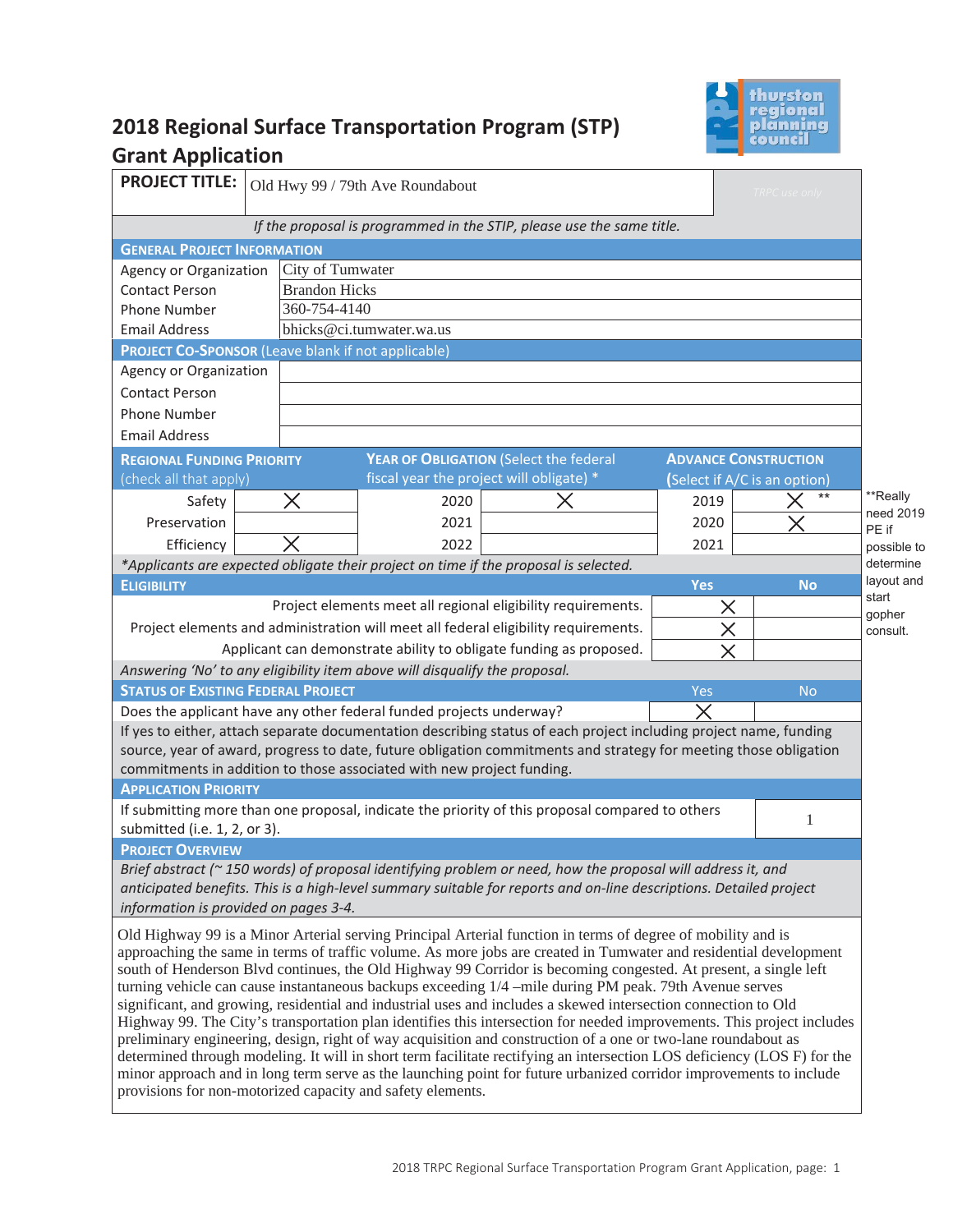**SUPPORT FOR THE REGIONAL TRANSPORTATION PLAN, SUSTAINABLE THURSTON OR OTHER REGIONAL INITIATIVES** *Identify ways in which the proposed project supports the goals and policies of the Regional Transportation Plan, implementation of Sustainable Thurston transportation initiatives, or other regional initiatives. Examples of other*  initiatives include, but are not limited to, The Thurston Regional Trails Plan, Urban Corridor Communities and *associated District Plans, Healthy Kids Safe Streets Action Plan, South Thurston Economic Development Initiative, Thurston Thrives, Walk and Roll, Commute Trip Reduction, I-5 Action Plan, Bountiful Byways, Smart Corridors, and the Human Services Coordinated Transportation Plan.* 

This project would be the first phase of the Old Highway 99 Improvements project which is included as capacity project C19 of the Regional Transportation Plan. All phases of the overall corridor project will include capacity and multi-modal improvements providing safe, efficient and reliable connections to the urbanized city center which includes retail, business and recreational uses for all users. This is a goal common to the Regional Transportation Plan, Sustainable Thurston and Thurston Thrives. The City has completed the Capitol Blvd Corridor Plan and will be constructing the most expensive project derived from that plan, the Trosper/Capitol/6th Avenue project, in 2020 – 2021.

Capitol Blvd becomes Old Hwy 99 at Tumwater Blvd, they are the same corridor with the principle difference being Capitol Blvd is already urbanized while Old Hwy 99 is predominantly rural in construction. The Old Hwy 99 Corridor project would essentially extend urban improvements southward providing access to existing and future facilities to users in the southern portions of the City and County while addressing existing and future capacity deficiencies. This intersection project would act as a launching pad for future corridor improvements.

|                                     | PROJECT LOCATION AND DETAILS - applicants may submit a map of the project or program/service area |                               |
|-------------------------------------|---------------------------------------------------------------------------------------------------|-------------------------------|
|                                     | Old Highway 99 and 79th Avenue intersection<br><b>Project Location:</b>                           |                               |
| Construction                        | Type of Construction Project:<br>Reconstruction - Capacity and Safety                             |                               |
| Projects                            | Minor Arterial<br>Roadway Classification:                                                         |                               |
|                                     | 0.35 Miles<br>Length of Construction Project:                                                     |                               |
| <b>Vehicle Acquisition</b>          | Number of Vehicles:                                                                               |                               |
| <b>Projects</b>                     | Type of Vehicle:                                                                                  |                               |
| Transportation                      | Delivery Area:                                                                                    |                               |
| <b>Programs/Services</b>            | Type of Program/Service/Study:                                                                    |                               |
| /Studies                            | Duration of Program/Service/Study:                                                                |                               |
|                                     | <b>Phase</b><br><b>PROJECT PHASING AND COSTS - Identify project phases and costs</b>              | <b>Cost</b>                   |
| <b>Construction Projects</b>        | Preliminary Engineering/Design:<br>$\times$                                                       | \$400,000.00                  |
| (mark the appropriate phase         | $\overline{\times}$<br>Right-of-Way:                                                              | Ś<br>440,000.00               |
| and enter cost)                     | Construction:                                                                                     | \$<br>1,660,000.00            |
|                                     |                                                                                                   |                               |
| <b>Studies, Programs, or</b>        | Planning Studies or Programs:                                                                     | \$0.00                        |
| <b>Vehicle Acquisition Projects</b> | Vehicle or Capital:                                                                               | \$0.00                        |
|                                     | Total Project Cost (Sum of all project phase costs identified above):                             | \$2,500,000.00                |
|                                     | <b>STP FUNDING REQUEST AND MATCHING REVENUES</b>                                                  |                               |
|                                     | *Applicants must provide a minimum of 13.5% non-federal share to federal share.                   | Non-federal share: \$13,500   |
|                                     | Federal share cannot exceed 86.5% of total project cost.                                          | Federal STP Funds: \$86,500   |
|                                     |                                                                                                   | Total Project Cost: \$100,000 |
|                                     | Local funding or other sources:                                                                   | \$1,843,000.00                |
| \$0.00<br>State funding:            |                                                                                                   |                               |
|                                     | <b>Federal STP Grant Request:</b>                                                                 | \$657,000.00                  |
|                                     | Total Project/Phase Revenue:                                                                      | \$2,500,000.00                |

2018 TRPC Regional Surface Transportation Program Grant Application, page: 2 \*If more than anticipated STP funds become available, the City can obligate up to \$726,600 within approx. 1-year of award in PE and ROW (perhaps more with mitigation and hazardous material unknowns). Any amount above the fund request to \$2,162,500 (86.5% of \$2.5M) could be a potential backup for STP.

\*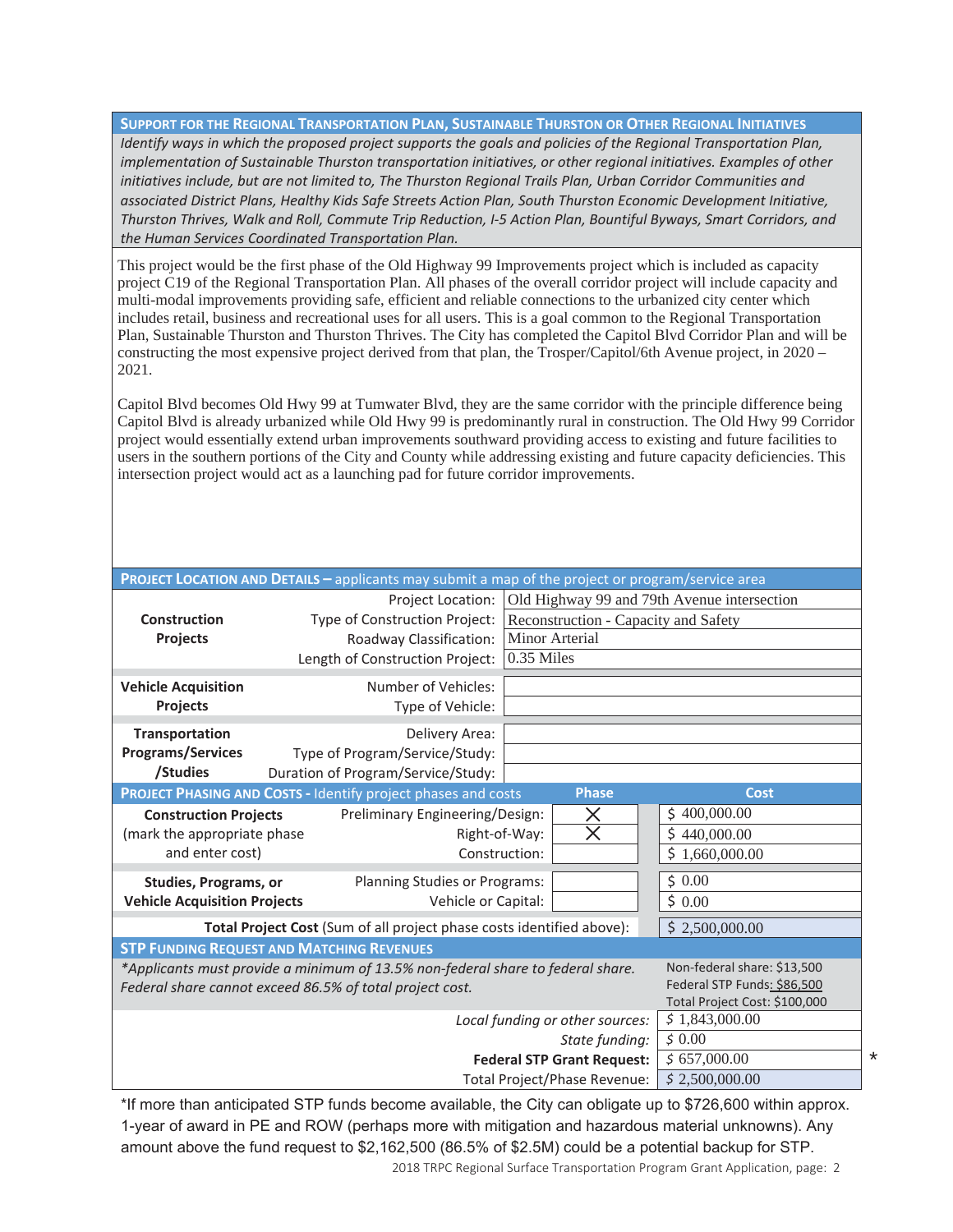Old Hwy 99 / 79th Ave Roundabout

#### **Project Title:**

**PROJECT DESCRIPTION & SIGNIFICANCE (2 PAGES MAX, 10 POINT FONT MINIMUM)** 

*Using the space provided below, please address the following in your narrative: Describe the proposed project and why it is a regional funding priority, paying attention to benefits the proposal will deliver. Consider all modes of travel in your description. Identify any collaboration or partnership with other entities with a vested interest in this project. Note*  whether this project leverages previous work, such as an implementation phase of a previous study or design phase, *or whether it completes or lays the groundwork for subsequent implementation phases. Describe any efforts that will help ensure this project can meet its obligation commitments.* 

Street Description, Significance, Connectivity, Supported Transportation Modes

Old Highway 99 is a Minor Arterial that serves Principal Arterial function in terms of degree of mobility and is approaching the same in terms of traffic volume ((15,000 ADT prior to additions from large housing developments in the next three to five years including The Preserve Phases 2, 3 and 4 and Bradbury in addition to a planned City of Tumwater Public Works Operations facility relocation to 79th Avenue in the next five years). It is one of the major north-south routes connecting rural portions of Thurston County to the urbanized area of Tumwater, Olympia and Lacey. 79th Avenue serves significant, and growing, residential and industrial uses and includes a skewed intersection connection to Old Highway 99. The City's transportation plan identifies this intersection for needed improvements.

The primary purpose of this intersection project is without a doubt capacity and safety, but the associated corridor project will also address bicycle network connectivity, latent demand, improved access to community businesses and services, access to transit facilities, increased comfort for pedestrians and bicyclists, health equity and more. The existing Old Hwy 99 Corridor through City Limits consists of one lane in each direction intermittent wide shoulders, lack of driveway access control and either signalized or two way stop control at intersections.

\_\_\_\_\_\_\_\_\_\_\_\_\_\_\_\_\_\_\_\_\_\_\_\_\_\_\_\_\_\_\_\_\_\_\_\_\_\_\_\_\_\_\_\_\_\_\_\_\_\_\_\_\_\_\_\_\_\_\_\_\_\_\_\_\_\_\_\_\_\_\_\_\_\_\_\_\_\_\_\_\_\_\_\_\_\_\_\_\_\_\_\_\_\_\_

#### Project Description

This project includes preliminary engineering, design, right of way acquisition and construction of a one or two-lane roundabout at the intersection of Old Highway 99 and 79th Avenue as determined through high level planning/modeling. It will in short term facilitate rectifying an intersection LOS deficiency (LOS F) at the minor approach to the intersection and in long term serve as the launching point for future corridor improvements focusing on capacity and extension of urban improvements from 73rd Avenue to south City Limits.

We are assuming future corridor improvements will likely consist of 2 lanes in each direction for at least the 79th Ave to 73rd Ave segment, continuous medians and roundabouts at select intersections. Preliminary engineering and planning for this project will include high-level planning/modeling efforts to insure the proposed improvements will reasonably function with existing and future corridor needs while also assuring the corridor is not over-built. Details will be worked out through preliminary engineering and planning, but it is assumed improvements not related to vehicle capacity will include curb and gutter, sidewalks, bike lanes, illumination, drainage, utility rehabilitation, replacement or extension as needed and possibly underground conversion of overhead utilities. \_\_\_\_\_\_\_\_\_\_\_\_\_\_\_\_\_\_\_\_\_\_\_\_\_\_\_\_\_\_\_\_\_\_\_\_\_\_\_\_\_\_\_\_\_\_\_\_\_\_\_\_\_\_\_\_\_\_\_\_\_\_\_\_\_\_\_\_\_\_\_\_\_\_\_\_\_\_\_\_\_\_\_\_\_\_\_\_\_\_\_\_\_\_\_

#### Obligation Commitment

Our grant request has been scaled based on the amount we can obligate in PE and ROW within 1 to 2 years of award if advance construction is an option. Approximately half of the grant request can be obligated as soon as the region needs in the PE phase and the other half can be obligated relatively soon after that. Furthermore, our grant request takes all risks of construction obligation delay that may occur as a result of acquisition or environmental challenges during project development insuring this project does not become a factor in regional obligation commitments. Lastly, in the event PE and ROW are completed sooner than anticipated and any funds from a potential award remains or other funds become available to the region, the City has already acquired Mazama Pocket Gopher mitigation credits that may be applied to this project to expedite project delivery.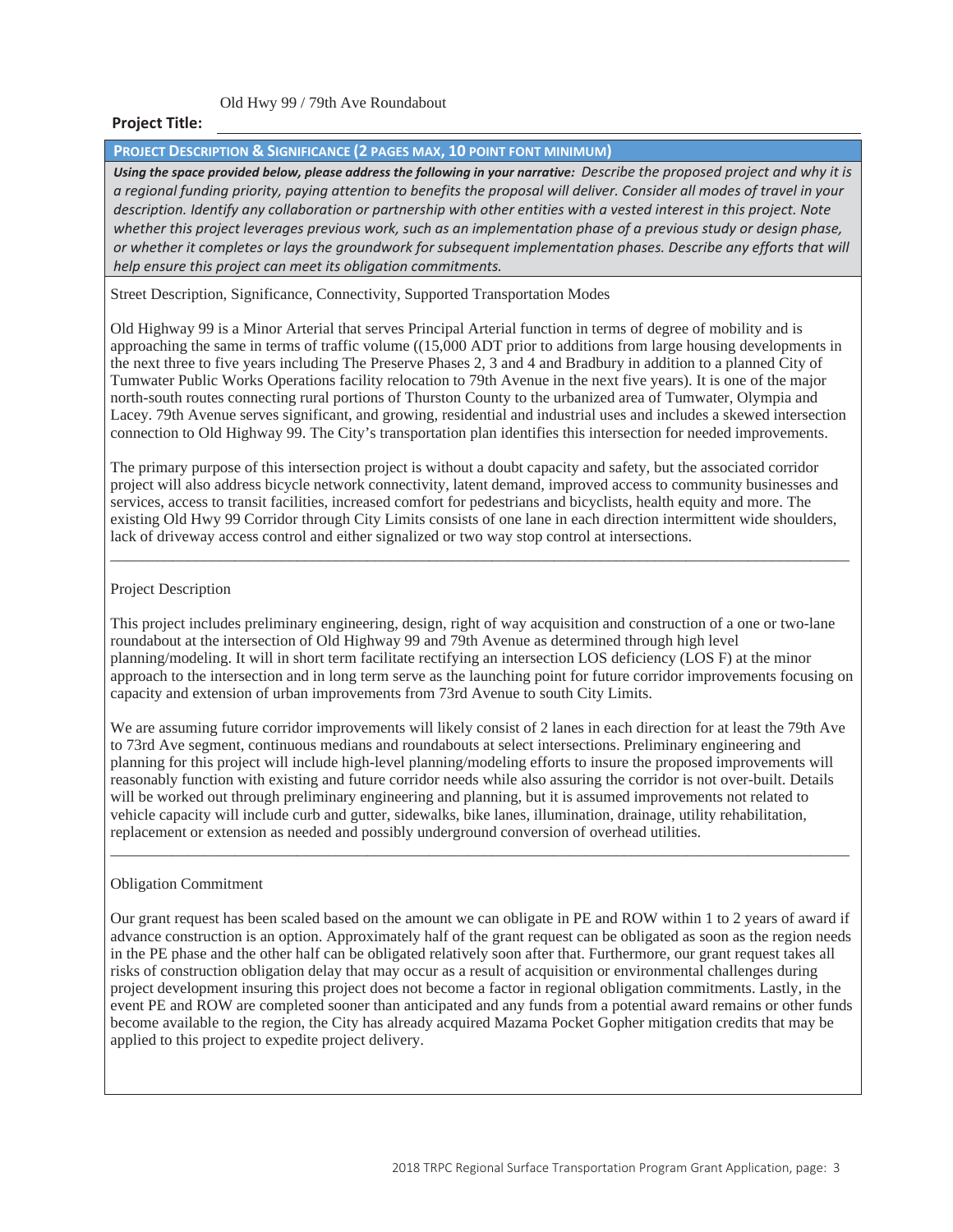### **Project Title:**

**PROJECT DESCRIPTION & SIGNIFICANCE (continued)**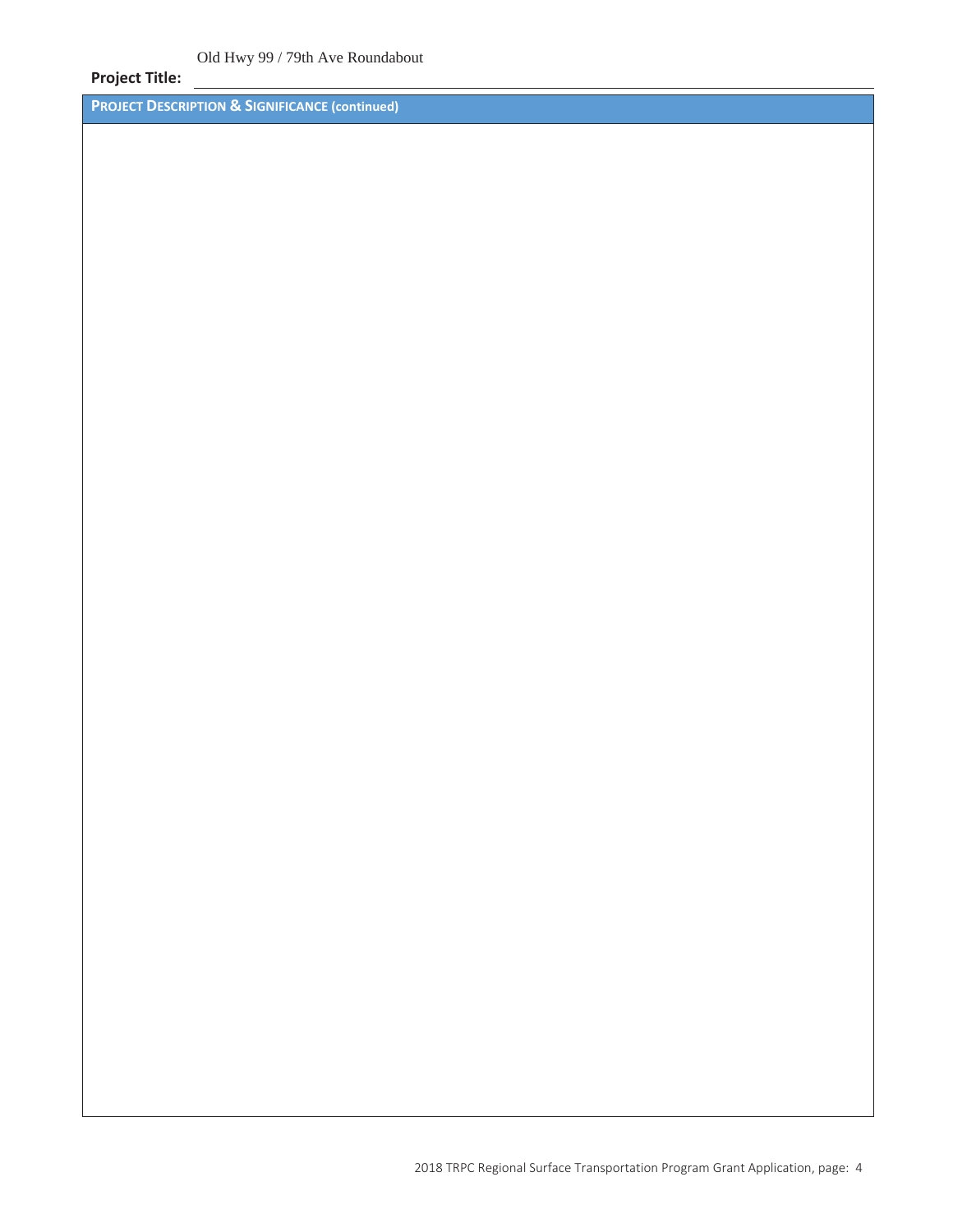| <b>CERTIFICATION ACCEPTANCE</b>     |                             |
|-------------------------------------|-----------------------------|
| <b>CA Agency and Representative</b> | City of Tumwater, Jay Eaton |
| <b>CA Signature and Date</b>        |                             |
|                                     |                             |

### **Project Verification and Endorsement**

This project proposal reflects established local funding priorities consistent with the Regional Transportation Plan. Costs represent accurate planning level estimates needed to accomplish the work described herein. The project described is financially feasible, and local match revenue identified above is available and will be committed to the project if TRPC awards the requested STP grant. If selected, the project must obligate by the date specified on the award letter. Failure to do so will result in loss of funding for the project and an alternate project will be funded instead. I realize that the use of federal funds for this project entails administrative and project compliance requirements over which TRPC has no control, and for which this agency or organization will be responsible. This project has the full endorsement of the governing body/leadership of this agency or organization.

| <b>AUTHORIZATION</b>                                    |              |             |
|---------------------------------------------------------|--------------|-------------|
| Pete Kmet                                               |              | Mayor       |
| Name of Representative Authorized to Submit Application | <b>Title</b> |             |
|                                                         |              |             |
| <b>Signature</b>                                        |              | <b>Date</b> |

| <b>Co-AUTHORIZATION</b>                                 |              |             |
|---------------------------------------------------------|--------------|-------------|
|                                                         |              |             |
| Name of Representative Authorized to Submit Application | <b>Title</b> |             |
|                                                         |              |             |
|                                                         |              |             |
| Signature                                               |              | <b>Date</b> |

K:\GUEST\Transportation\STP-CMAQ-TAP Funding and Obligations\CY2018Process\Process Materials\ApplicationForms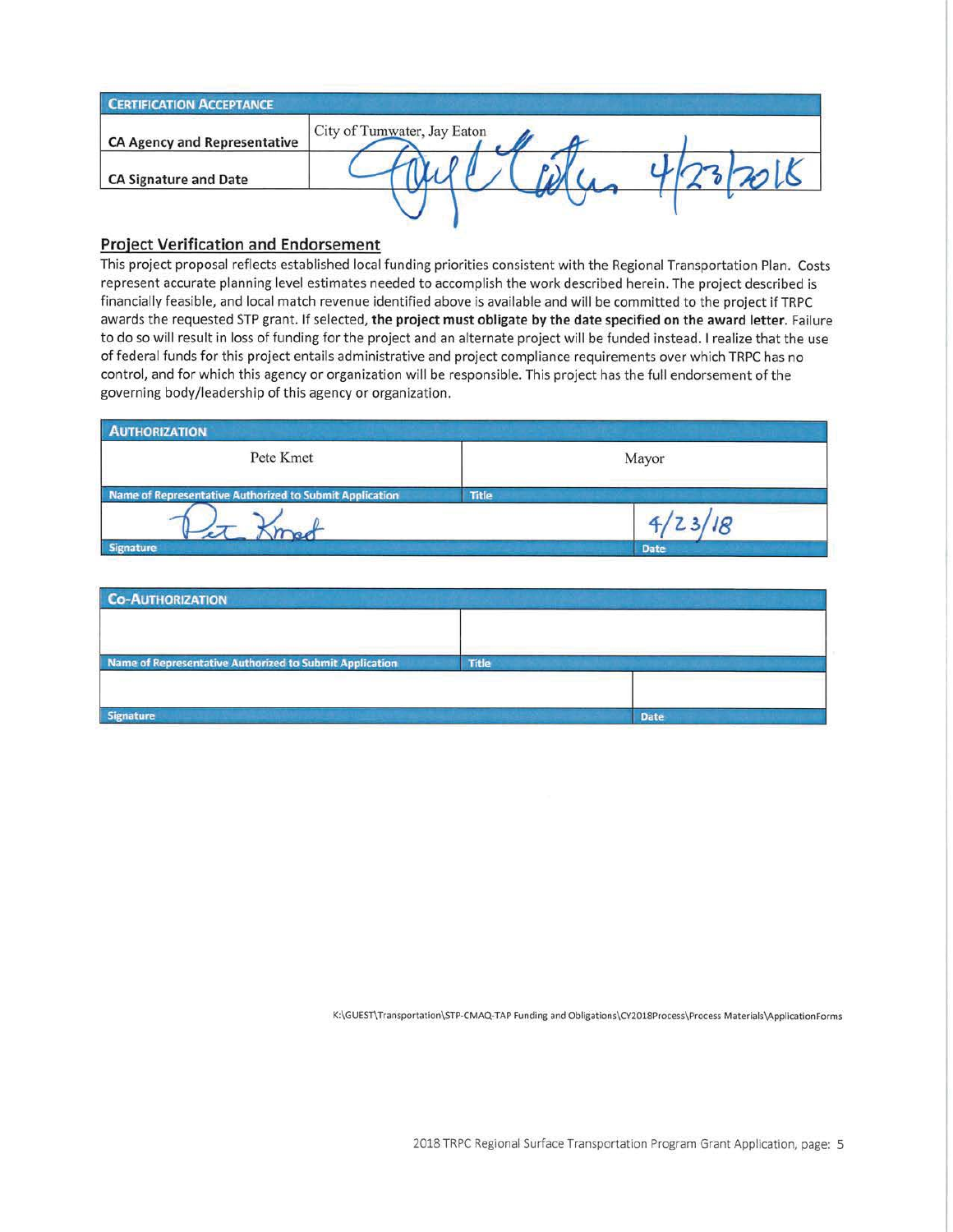# **CONCEPTUAL**

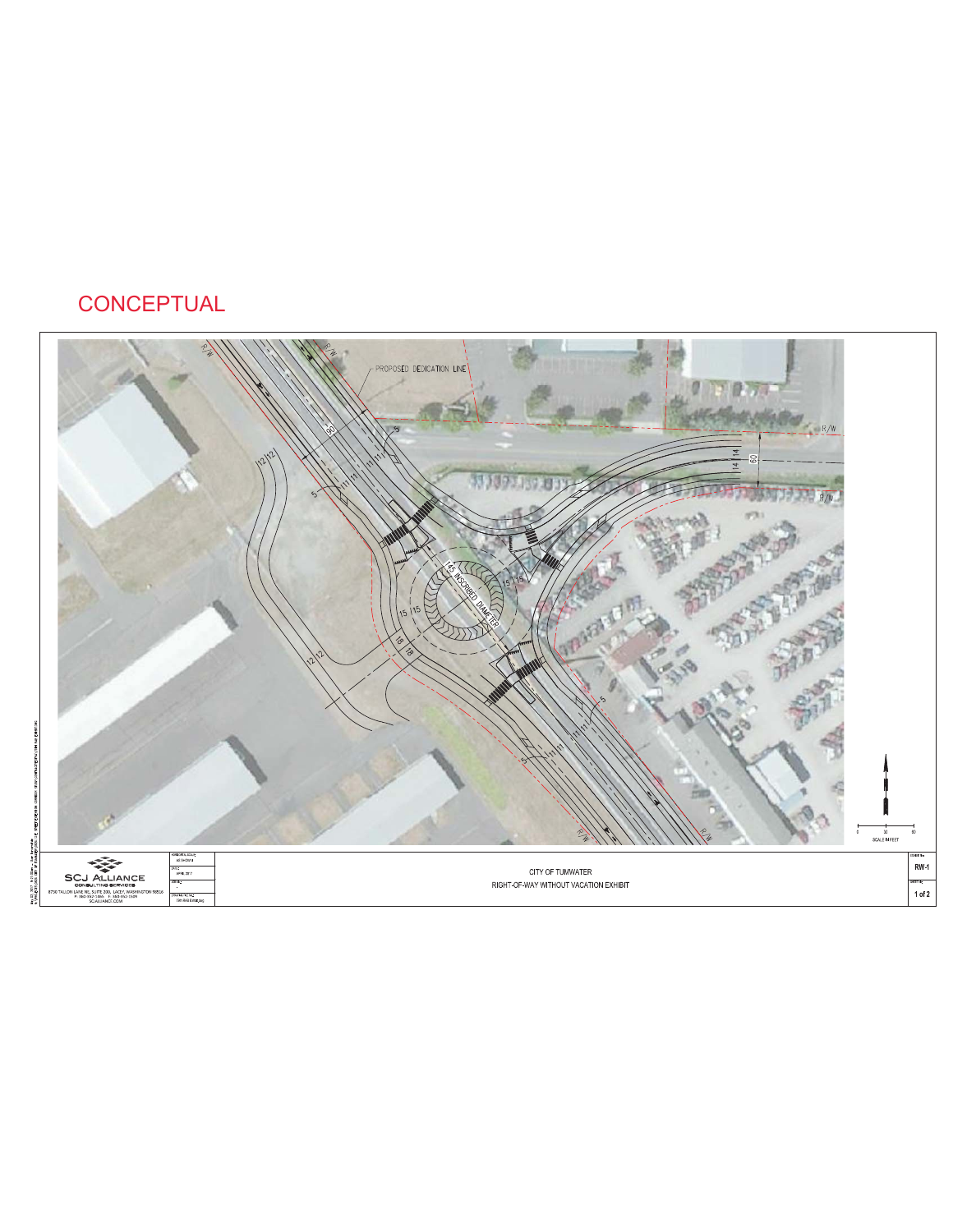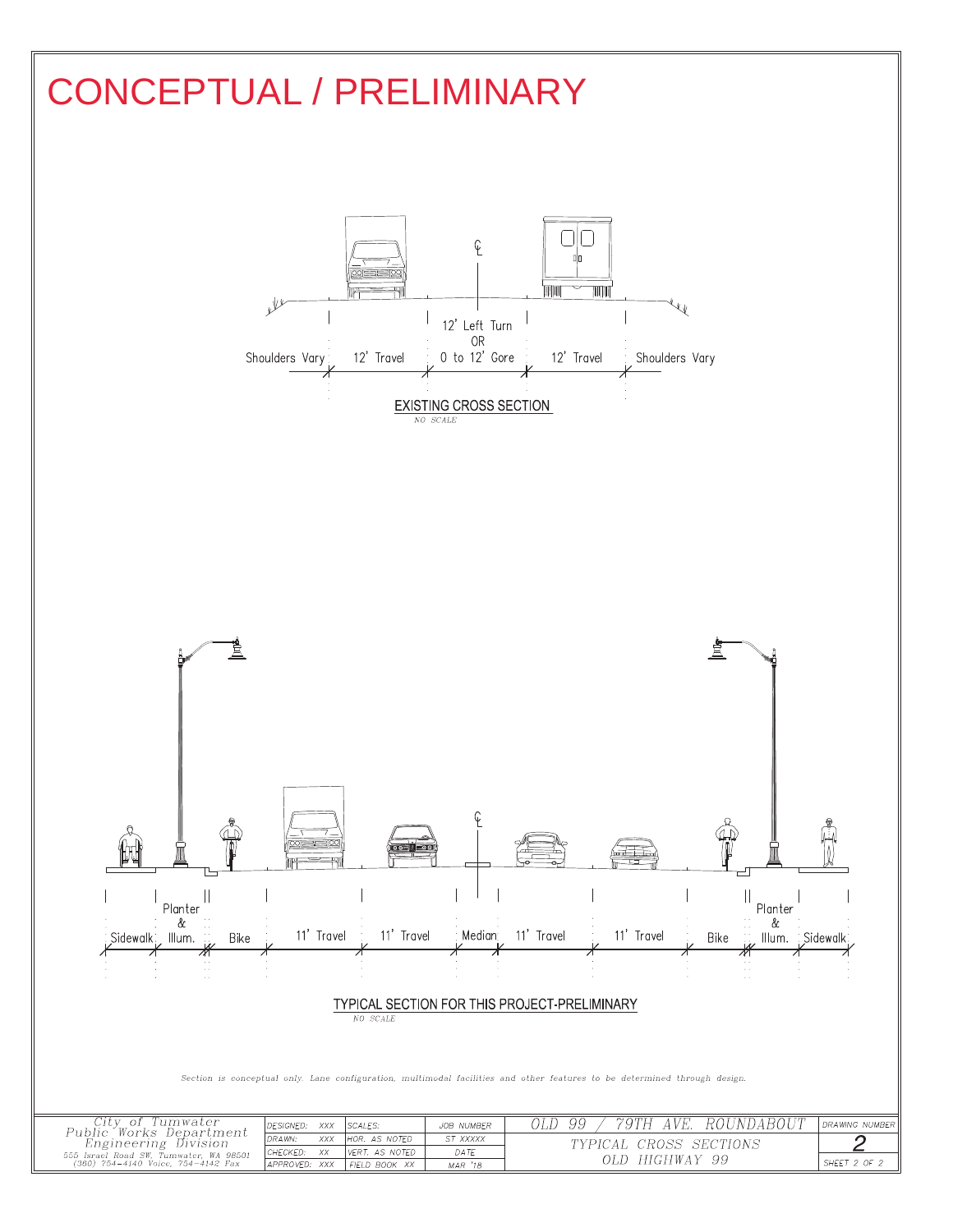

Project Vicinity

(SEC. 11, T.17N, R 2W)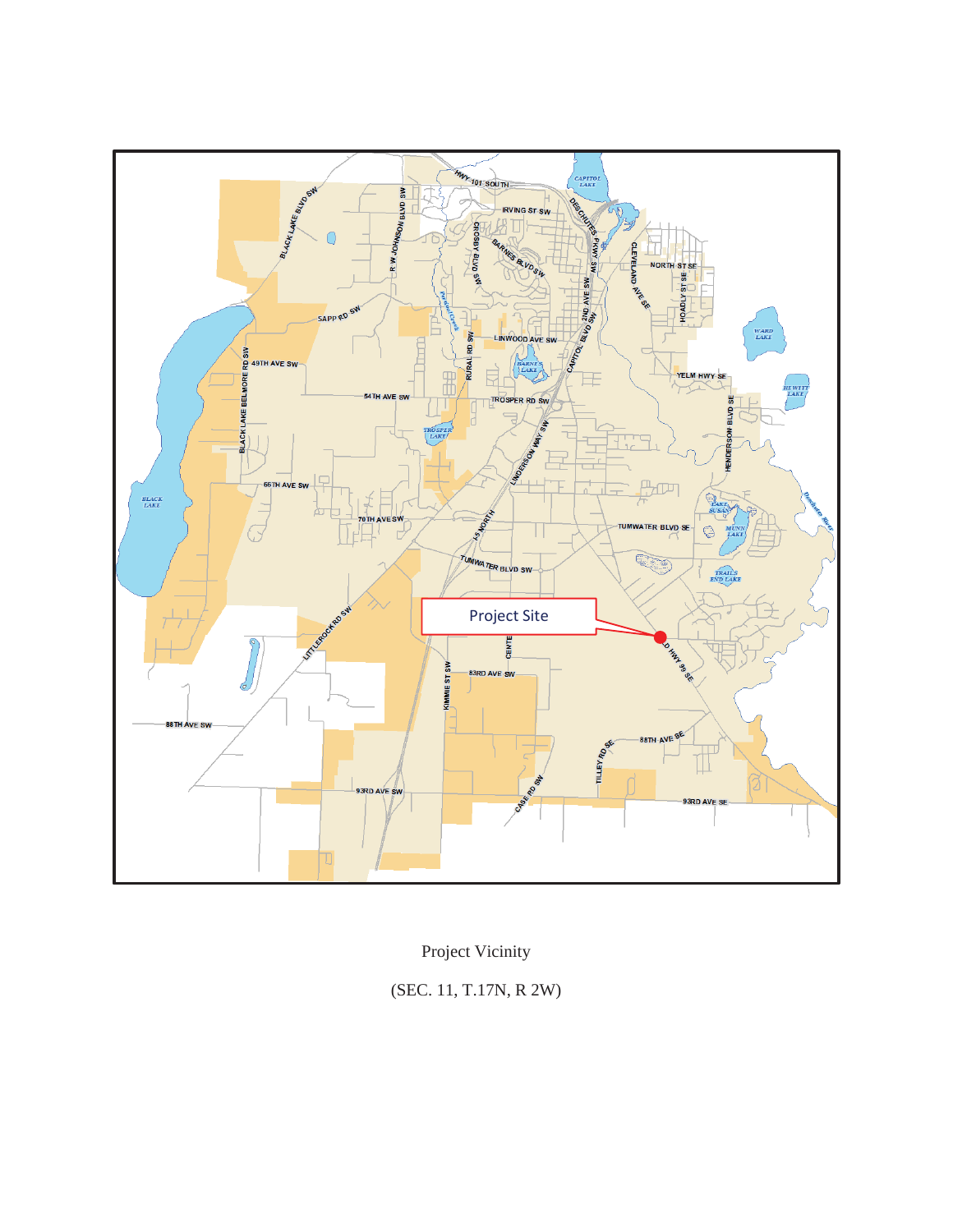

Picture 1: Aerial of Intersection, oriented true north



Picture 3: Old Hwy 99, looking south at 79<sup>th</sup> Ave



Picture 2: Old Hwy 99, looking north at 79<sup>th</sup> Ave



Picture 4: 79<sup>th</sup> Ave, looking west at Old Hwy 99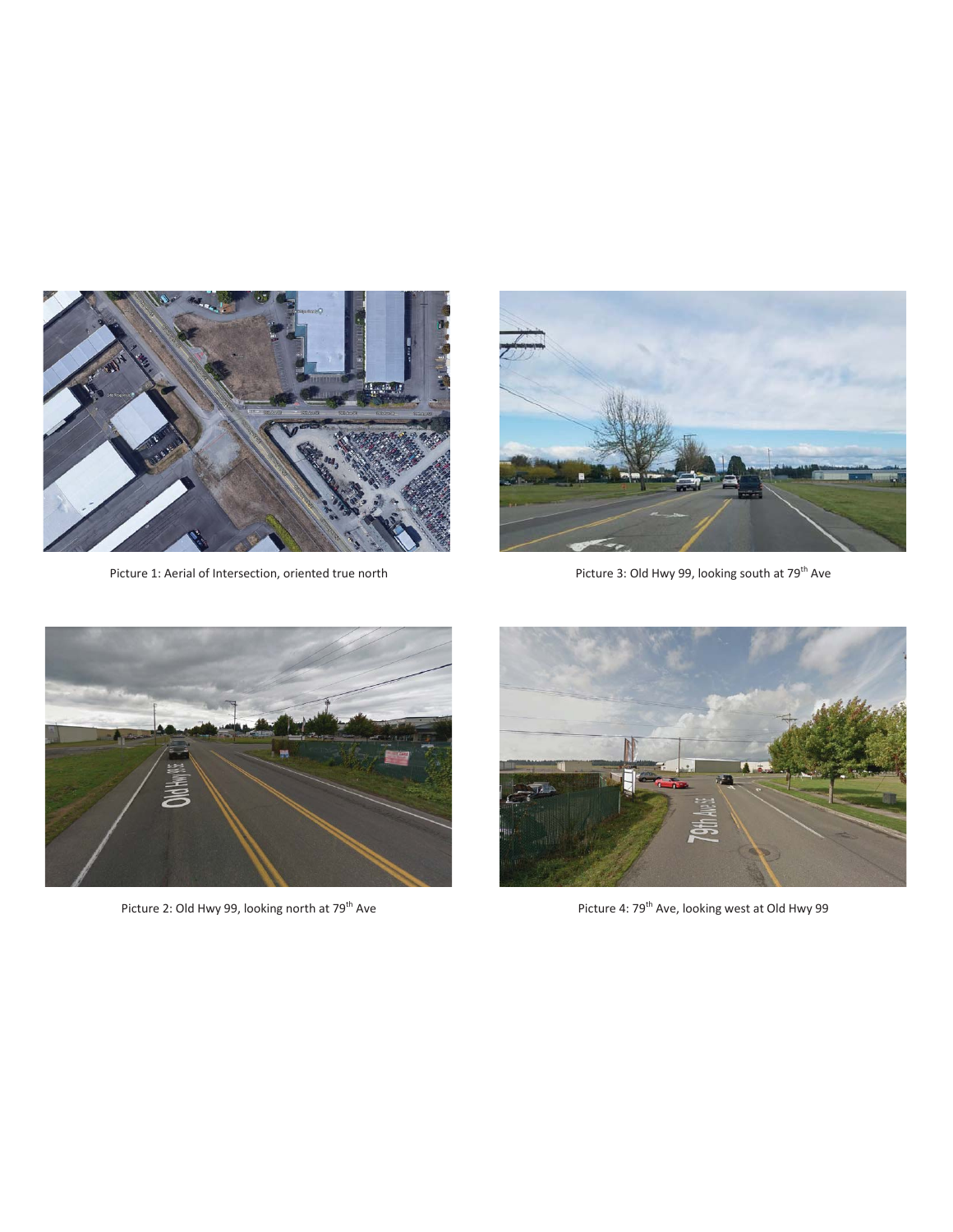## Federally Funded projects Underway

### Project 1

| <b>Project Name:</b>     | Desoto Street Stabilization and Rehabilitation                                                                                                                                                                                                       |
|--------------------------|------------------------------------------------------------------------------------------------------------------------------------------------------------------------------------------------------------------------------------------------------|
| <b>Funding Source:</b>   | STP (granting agency, TRPC)                                                                                                                                                                                                                          |
| <b>Year of Award:</b>    | 2016 and 2018                                                                                                                                                                                                                                        |
| <b>Progress to Date:</b> | The City has completed a bulk of the preliminary engineering activities, no-ROW<br>verification, completed NEPA and submitted SEPA. Our consultant has<br>submitted 60% design for review and we anticipate 100 percent review by early<br>May 2018. |

**Future obligation commitments and strategy for meeting those obligation commitments in addition to those associated with new project funding:** 

This project has zero risk and will obligate as the City committed, perhaps early.

## Project 2

| <b>Project Name:</b>   | Deschutes Valley Trail, Tumwater Historical Park to Falls Park |
|------------------------|----------------------------------------------------------------|
| <b>Funding Source:</b> | CMAQ (granting agency, TRPC)                                   |
| Year of Award:         | 2016                                                           |

**Progress to Date:** The City has completed all preliminary engineering activities, we have 100 percent design submittal from consultant in hand for review, we have completed all environmental and permitting documentation (cleared SEPA and NEPA) and have made offers to all property owners with acquisition areas. We have verbal acceptance on two acquisition areas, but little progress on the other two due to unforeseen circumstances (extensive research for death records and information to clear vesting, expired corporation issues, and other obstacles that could not have been foreseen).

**Future obligation commitments and strategy for meeting those obligation commitments in addition to those associated with new project funding:** 

> The City of Tumwater is fully committed to taking every possible step to honor our obligation commitments and that is a contributing factor to significant costs the City has incurred on this project. At this time, we are still doing everything within our ability to obligate construction funds for this project as we committed by June/August 2018, however there is a possibility this one will not make commitment date due to unforeseen circumstances (extensive research for death records and information to clear vesting, expired corporation issues, and other obstacles that could not have been foreseen). The City has already begun the process of working with TRPC to resolve regional funding target constraints related to this topic. We are working with our consultant to explore possession and use.